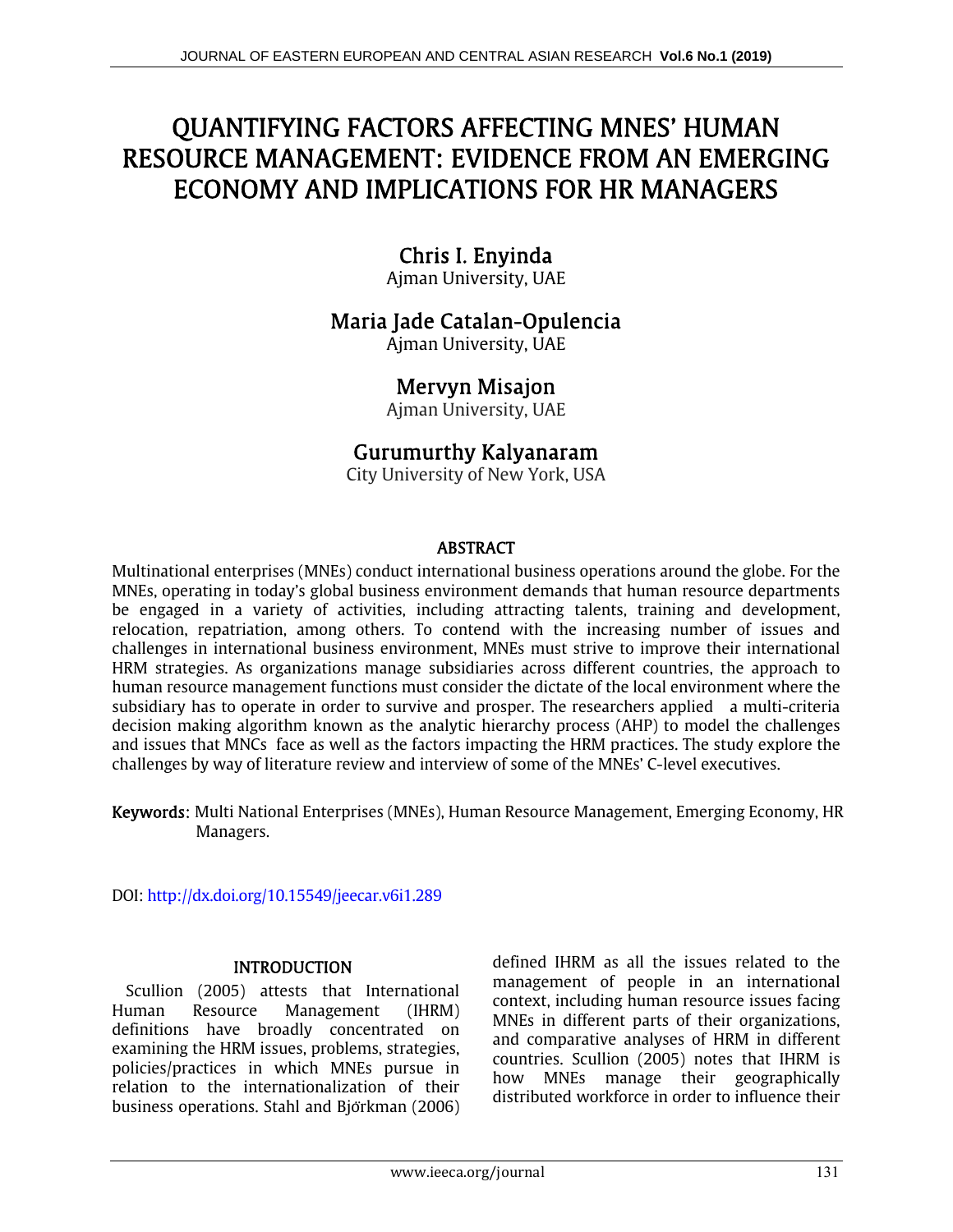HR resources for both local and global competitive advantage. IHRM is a branch of management studies that examines the design and effects of organizational human resource practices in cross-cultural contexts (Peltonen, 2006). Sparrow and Braun (2008) state that it is the actions HRM contributes to the process of globalization within multinational firms. In addition, it has been argued that IHRM implications that the process of internationalization has for the activities and policies of HRM (e.g. Dowling et al, 2008). The Human Resource function is indeed a critical dimension as it is given high importance by many existing companies, as well as various other programs to enhance the work environment (Sergio and Rylova, 2018)

Strategic HR decisions are characterized by more uncertainty in the decision- making process since future changes within the environment of organizations are uncertain (Purcell Ahlstrand, 1994). The role of HR department has become more central, particularly in the strategic decision-making process of the organization (Miller, 1989 and Analoui, 1998). It differentiates' between comparative HRM and IHRM where that comparative HRM (CHRM) explores the extent to which HRM differs between different countries or on occasions between different areas within a country or different regions of the world, such as North America, the Pacific Rim states or Europe (Brewster and Larsen, 2000). There are many issues regarding HR management in MNCs; however, a significant issue is the adaptation of the parent company's way of managing HR into different contexts in the corporations' subsidiaries operating in the host country (Evans et al., 2011; Rosenzweig, 2006). MNCs face a challenge to balance between going global and adapting locally (Ngo et al., 1998).

This exploratory paper attempts to investigate the challenges of managing HR in MNCs abroad. It analyzes the problems that MNCs faces in today's rapidly changing and competitive environment.

# Research Objectives:

1. To identify and examine the issues and challenges that multinational organizations come across when managing their HR internationally.

- 2. To determine the extent to which MNCs adopt a uniform management approach in their international operations.
- 3. To discuss the difference of IHRM practices adoption between MNCs from emerging economies and those from developed markets.
- 4. To know the influence of internal and external environmental factors on IHRM strategy approach.

# REVIEW OF LITERATURE

Globalization is playing role in the expansion of global business. The world economy is currently identified by the interactions that happen between somehow distinct national economies where it is believed that the outcomes are determined at the national level processes and operations (Harzing and Noorderhaven 2009; Rowley and Benson 2002). Moreover, it is believed that an MNC stays connected and rooted to its parent company national business system. However, companies face certain challenges when they operate globally. They become pressured to get the best out of their global activity as well as being able to react at a local or national level. Therefore, companies are facing a contradiction between thinking globally and acting locally (Harzing and Noorderhaven, 2009; Rowley and Benson, 2002; Smale, 2008).

# Challenges and Issues

Foreign multinational corporations in Europe face cross national challenges when transferring and adapting their HRM operations mainly due to the unique European traditions and the presence of diverse nationalities within the region (Scullion and Brewster, 2002). There are many issues regarding HR management in MNCs; however, a significant issue is the adaptation of the parent company way of managing HR into different contexts in the corporations' subsidiaries operating in the host country. Also, MNCs are challenged as to how to deploy their human resources and manage them abroad in order to gain full benefits of scale as well as of scope as a MNC (Evans et al., 2011;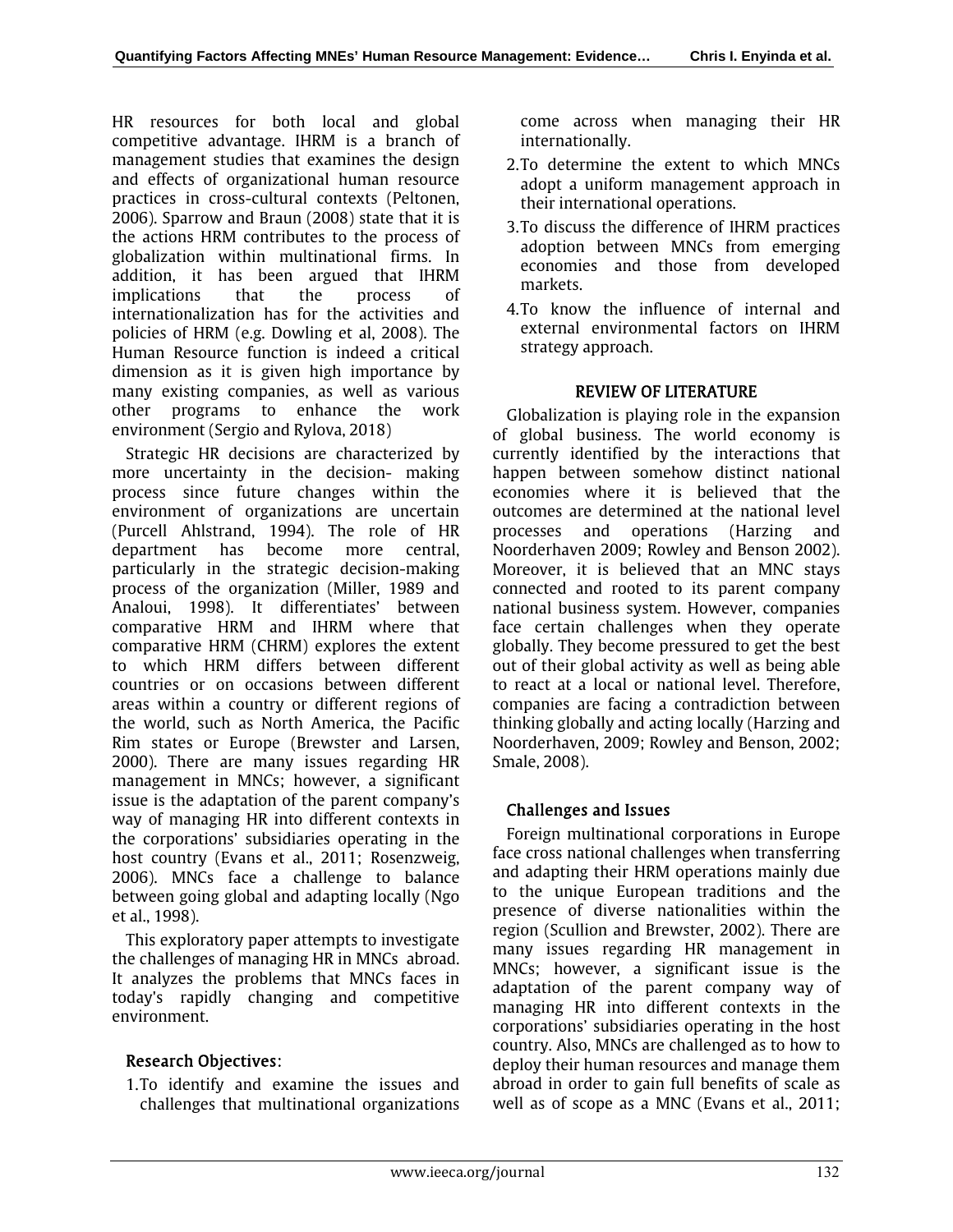#### Rosenzweig, 2006).

Some studies on HRM practices of some US multinational corporations subsidiaries operating in Europe reveal that global standardizing practices of the subsidiary usually follow the practices of parent country firm in the USA (Collings et al., 2008; Harzing, 1999). American MNCs tend to have strong control on their subsidiaries in Europe by transferring and applying their own ways and practices from the US to their European subsidiaries, but they also try to adapt locally to an extent (Collings et al., 2008; Ferner et al., 2004). In contrast localization in subsidiary hiring focuses on choosing employees of the host country nationals (HCN) for high positions rather than parent country national employees. According to Harzing (2001), 79.5% of the managing directors working in US multinational corporations were HCNs, whereas in Germany the percentage of HCN in their foreign subsidiaries was 40.7% and 37.5% for Japanese MNCs.

# Country of Origin Effect on Strategy

MNEs face a challenge to balance between going global and adapting locally. Leading edge HR practices, which have yielded high growth performance of companies in the Asia-Pacific region, serve valuable lessons in the practice of HR (McCartney, 2011). Reports show that most MNCs' operations have something from their home country origin. That might be due to subconscious decisions or choices that are affected by both cultural and institutional features from the home country of the MNCs or is due to some kind of cultural transfer by the people working within the corporation (Harzing & Sorge, 2003). Similarly, Chew and Zhu (2002) stated that US and European Human Resource systems both influence and are influenced by the human resource management systems of East Asian firms.

# Influencing Factors

MNC's management practices are affected by many external and internal factors. In particular, the host country's economic systems and developments as well as other associated factors such as market labor situation or inflation rates play a significant role in HRM like influencing the kind of staff qualification availability in a country (Kammel and Teichelmann, 1994; Cherrington, 1983; Hentze, 1989). The politicallegal environment affects MNC-'s because of the diverse employees and their national employment laws and legislation systems that impact the multinational organization directly (Gustaffson, 1990; Pieper, 1990); for instance, work councils/ employment contracts, and employee protection laws like maternity leave and tax systems. These factors influence the way employees are motivated, type of compensations given and personal development (Scherm, 1999). It is essential to understand the importance of social relationships within HRM.

The transmission of human resource management practices of multinational corporations to their subsidiaries shows that they mainly acquire hybrid methods by using push force when enforcing control from headquarters and pull force for compliance with the standards of host country in order to suit the new market (Rose & Kumar, 2007).

# Managing IHR Globally

According to Schuler et al. (2002), MNEs should go through certain strategies and specific functions to lower the effects of diversity when they operates globally. They further states that these functions are mainly the staffing policies, compensation policies, human resource planning, training and development, performance appraisal and a standardized international human resource management. All of these functions are essentials to help and coordinate the MNEs to do their business and manage their diverse human resources effectively in a different environment.

Moreover, compensating expatriates is essential and is argued to be as important as appraisal to gain the demanded international strategic objectives. According to Wong (2000) an international HR manager needs to address the following; assignment/ cost planning, selection of candidates, assignment terms and documentation conditions, culture and language training and other planning strategies that should be covered for international HR planning. It is very important to train employees before sending them to another country. Through that employees are trained on personal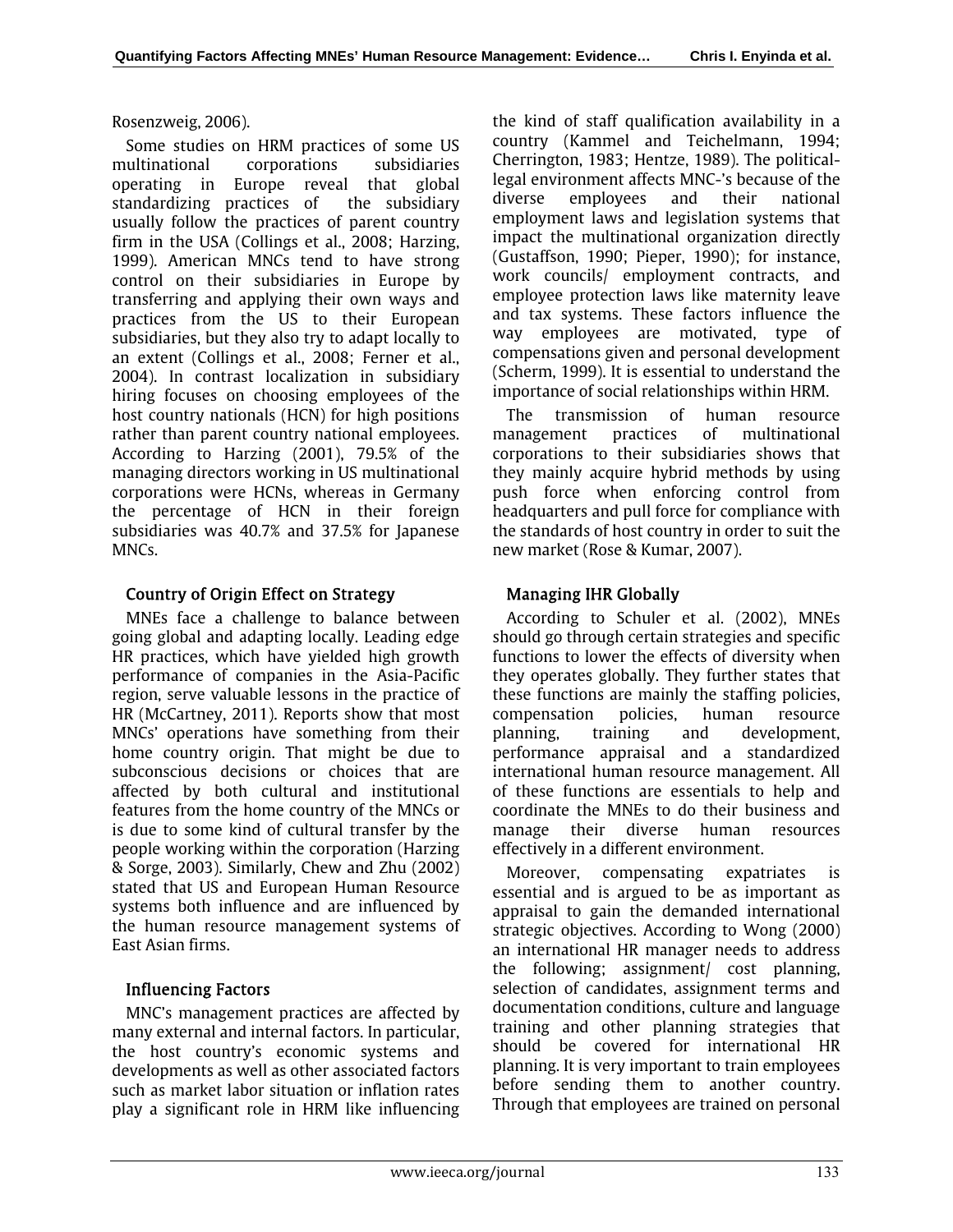security for them to stay safe which enables the employee to keep his/her psychological contract with the employer (Guest and Conway, 2001). The training and development of assigned employees to go internationally should be looked into a larger and broader frame that describes IHRM more systematically and theoretically accurately (Mendenhall et al. 2002).

According to Schuler et al. (1993) integrative framework of IHRM in MNEs, there should be a relationship between the internal operation and inter-unit linkage of an MNE. This looks into the internal operations as adding advantage by having policies and practices that are adapted to the subsidiary local market to gain the ultimate competitive advantage. On the other hand, the framework shows that although internal operations are important, there must be an inter-unit linkage of HR practices globally to connect the different subsidiaries of an MNE operating in different countries to gain efficiencies of scale and have a standardized strategy.

#### **METHODOLOGY**

The goal of this research paper is to determine the issues and challenges of managing human resources in multinational organizations since they are major issues that MNEs face nowadays. A multi-criteria approach proposed for this study is AHP. AHP allows decision-makers to model a complex problem in a hierarchical structure, showing the relationships of the overall goal, criteria (objectives) and alternatives. Due to its usefulness, AHP is widely used in both practitioner and academic research. Studies that have used AHP include supply chain management (e.g., Gaudesi and Borghesi 2006) and pharmaceutical risk management (Enyinda et al. 2009).



Figure 1. Decision Hierarchy of Issues and Challenges of Managing Human Resources in Multinational Organizations

# Application of AHP to the Issues and Challenges of Managing Human Resources in Multinational Organizations

A typical AHP is composed of the following four-phases. 1) Construction of a hierarchy, which describes the problem. The overall goal is at the top of the structure, with the main attributes on a level below. 2) Derive weights for the lowest-level attributes by conducting a series of pair-wise comparisons in which each attribute on each level is compared with its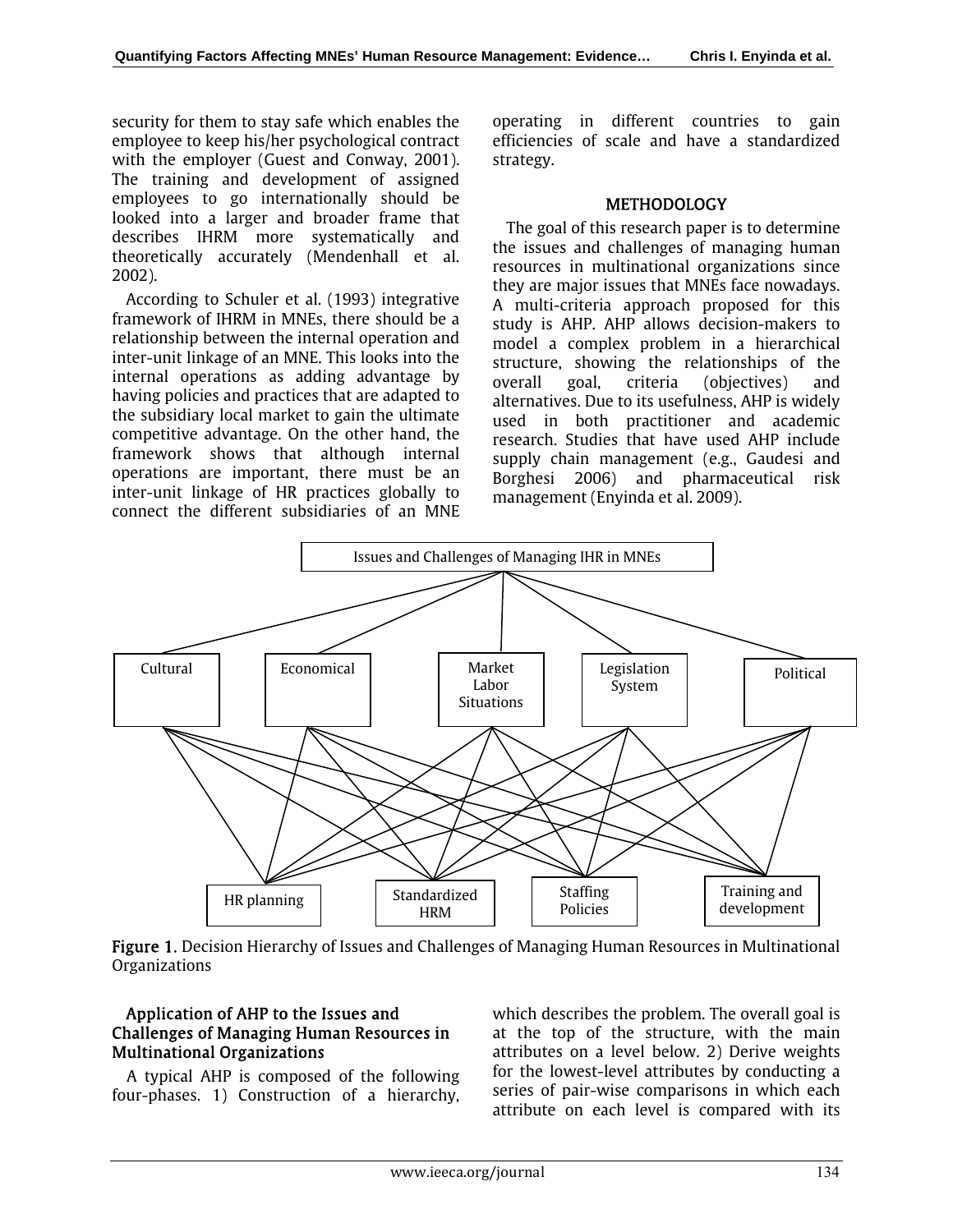family members in relation to their significance to the parent. However, to compute the overall weights of the lowest level, matrix arithmetic is required. 3) The options available to a decisionmaker are scored with respect to the lowest level attributes. Similarly, the pair-wise comparison approach is used. 4) Adjusting the options' scores to reflect the weights given to the attributes, and adding the adjusted scores to produce a final score for each optimum (Roper-Lowe and Sharp 1990). The hierarchy structure is used in the issues and challenges of crossborder and supply chain management, including corruption and bribery, exchange rates, logistics and customs regulations, political stability and transportation risks and costs.

# Pairwise comparison matrix A

The pairwise comparisons represent the element that dominates or influences the order. The AHP is used to quantify subject matter experts' judgments shown as an  $n$ -by-n matrix below.

$$
A=[a_{ij}] = \begin{bmatrix} 1 & a_{12} & \dots & a_{in} \\ 1/a_{12} & 1 & \dots & a_{2n} \\ \vdots & \vdots & \ddots & \vdots \\ 1/a_{1n} & 1/a_{2n} & \dots & 1 \end{bmatrix} = w_i/w_j =
$$
  

$$
\begin{bmatrix} w_1/w_2 & w_1/w_2 & \dots & w_1/w_n \\ w_2/w_1 & w_2/w_2 & \dots & w_2/w_n \\ \vdots & \vdots & \ddots & \vdots \\ w_n/w_1 & w_n/w_2 & \dots & w_n/w_n \end{bmatrix}
$$
 (1)

If  $c<sub>e</sub>$  is judged to be of equal importance as  $c<sub>e</sub>$ then  $(a_{ij}) = 1$ ; If  $c_j$ , is judged to be more important than  $c_{\rho}$  then (a<sub>*ij*</sub>) > 1; If  $c_{\rho}$  is judged to be less important than  $c_j$ , then  $(a_{ij}) < 1$ ;  $(a_{ij}) =$  $1/a_{i^p}$  (*i, j* = 1, 2, 3, ..., *n*),  $a_{i^p} \neq 0$ . Where matrix A represents a reciprocal matrix,  $a_{ij}$  is the inverse of the entry  $a_{ki}$  which indicates the relative importance of  $\mathsf{C}_i$  compared with attribute  $\mathsf{C}_i$  For

example,  $a_{12}$  = 3 indicates that C<sub>1</sub> is 3 times as important as  $C_z$  In matrix A, it becomes the case of assigning the n elements  $C_1, C_2, C_3 \ldots C_n$  a set of numerical weights  $W_1$ ,  $W_2$ ,  $W_3$  . . .  $W_n$ representing the experts' judgments. If A is a consistency matrix, the links between weights W<sub>i</sub> and judgments  $a_{ij}$  are given by W<sub>i</sub>/W<sub>j</sub> =  $a_{ij}$  (for  $i, j=1, 2, 3...n$ ).

# Eigenvalue and Eigenvector

Saaty (1990) recommended that the maximum eigenvalue,  $\bullet_{max}$  is be determined as

$$
\bullet_{\max} = \sum_{j=1}^{n} a_{ij} W_j / W_r \tag{2}
$$

Where  $\bullet_{\text{max}}$  is the principal or maximum eigenvalue of positive real values in judgment matrix,  $W_j$ is the weight of  $f^h$  factor, and  $W_i$  is the weight  $f^{\prime\prime}$  factor. If A represents consistency matrix, eigenvector X can be determined as

 $(A - \frac{1}{\text{max}})X = 0$  (3)

# Consistency test

Both AHP and Expert Choice Software do not impose on the firm to be perfectly consistent. Rather, a consistency test is required to evaluate the degree of consistency as well as each judgment once the priorities are determined. The consistency index (CI) and consistency ratio (CR) are employed to check for the consistency associated with the comparison matrix. To be sure that the priority of elements is consistent, the maximum eigenvector or relative weights  $(\bullet_{\text{max}})$  can be determined. Specifically, CI for each matrix order  $n$  is determined by using (3):

$$
CI = (\bullet_{max} - n)/n - 1
$$

Where  $n$  is the matrix size or the number of items to compare in the matrix. Based on (4), the consistency ratio (CR) can be determined as:

$$
CR = CI/RI = [(\bullet_{max} - n)/n - 1]/RI.
$$
 (5)

CR is acceptable, if its value is less than or equal to 0.10. If it is greater than 0.10, the judgment matrix will be judged inconsistent. To rectify the judgment matrix that is inconsistent, decisionmakers' judgments should be reviewed and improved. Table 1 is the RI representing average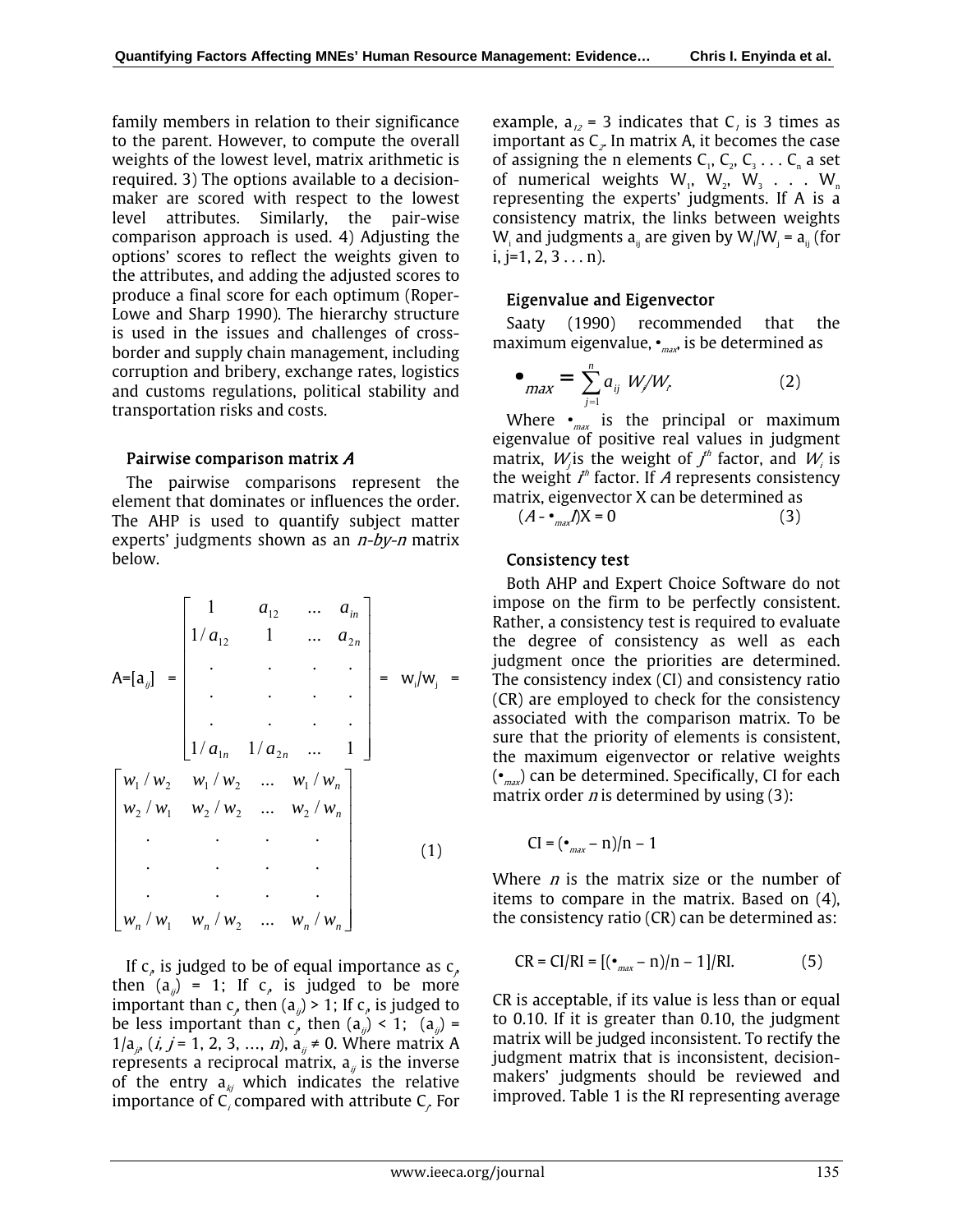consistency index over a number of random entries of same order reciprocal matrices.

Table1. Saaty's reference values of RI for different numbers of n

|  |  |  | n 2 3 4 5 6 7 8 9 10                         |  |  |
|--|--|--|----------------------------------------------|--|--|
|  |  |  | RI 0 0.58 0.90 1.12 1.24 1.32 1.41 1.45 1.51 |  |  |

# Overall/composite priority

The composite priority score of the alternatives is determined by multiplying the relative priority of an alternative by the relative priorities of the corresponding criteria and added over all criteria.

Specifically,

$$
S_i = \sum_{j=1}^{n} w_j p_{ij} \text{ for } i = 1, 2 ... n \tag{6}
$$

Where  $S_i$  is the composite score for the  $I^h$ alternative conflict management strategy,  ${\sf p}_{_{ij}}$  is the score of the  $I<sup>h</sup>$  alternative conflict management strategy with respect to the  $j^{\prime\prime}$ sales process attribute, and  $w_j$  is the priority weight of the  $f<sup>he</sup>$  marketing-sales relationship conflicts attribute in the second level.

#### Data Collection Discussion

Data were collected from three MNEs with more than 10,000 employees operating in an emerging economy. The researchers leveraged a combination of literature review and interview of senior HR managers to validate the challenges of managing human resources within the focal MNEs. Based on the preceding and Figure 1, the researchers developed a survey questionnaire to facilitate pairwise comparisons between the major constructs in level 2 and between the alternatives in level 3 with respect to each of the major criterion. The researchers corrected the recommended changes on the survey questionnaire. The revised questionnaire were then sent to the senior HR managers to provide their expert judgments. Essentially, they provided responses to several pairwise comparisons, where two categories at a time were compared with respect to the goal.

For determining the number of judgments,  $n(n-1)/2$  was used, where  $n =$  number of criteria or attributes. It took a total of 10 judgments (i.e., [5(5-1)]/2 for the identified major criteria in the middle level of Figure 1 to complete the pairwise comparisons. For the alternatives strategies in the last level of Figure 1, it took a total of 6 judgments (i.e., [4(4-1)]/2 to complete the pairwise comparisons. The other entries were ones (1) along the diagonal as well as the reciprocals of the 10 judgments. To derive estimates of the criteria priorities, the researchers used the data reported in the matrix.

#### RESULTS AND DISCUSSIONS

- CA = Cultural Area
- ES = Economical Situation
- **MS** = Market Labor Situation
- LS = Legislation System
- PI = Political Issues

|              | СA          | ES          | <b>MS</b>  | LS          | PI          |
|--------------|-------------|-------------|------------|-------------|-------------|
| <b>CA</b>    |             | 1.528553544 | 1.44224957 | 1.817120593 | 1.912931183 |
| ES           | 1.528553544 |             |            | 1.169607095 | 3.301927249 |
| <b>MS</b>    | 1.44224957  |             |            |             | 1.44224957  |
| <b>LS</b>    | 1.817120593 | 1.169607095 |            |             | 1.709975947 |
| <b>PI</b>    | 1.912931183 | 3.301927249 | 1.44224957 | 1.709975947 |             |
| <b>TOTAL</b> | 7.70085489  | 8.000087888 | 5.88449914 | 6.696703635 | 9.367083949 |

# **Table 1: Pairwise comparison matrix for the five attributes**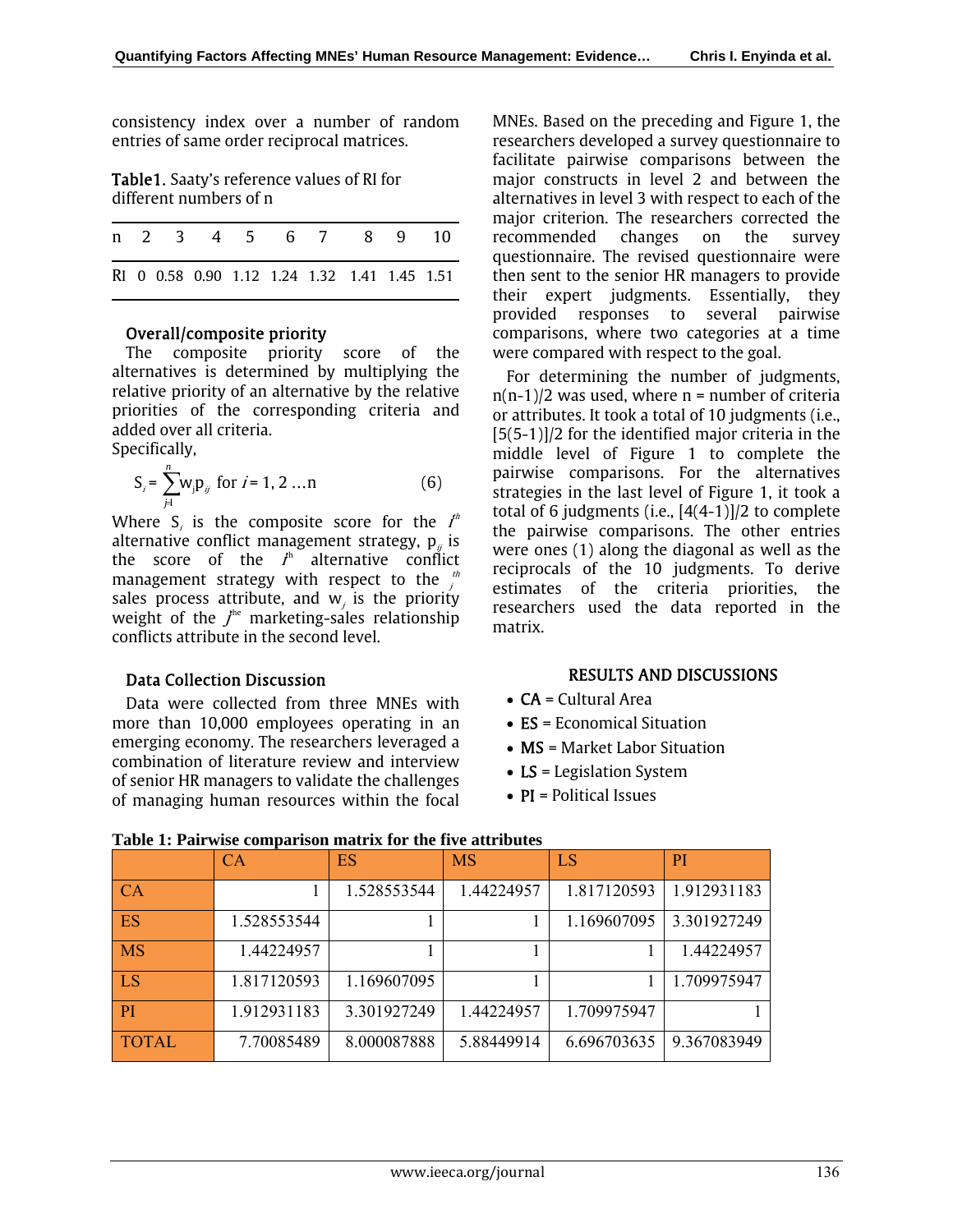|                             | <b>CA</b>   | ES          | <b>MS</b>   | LS          | P <sub>l</sub> | <b>PRIORITY</b> | <b>RANK</b> |
|-----------------------------|-------------|-------------|-------------|-------------|----------------|-----------------|-------------|
| l CA                        | 0.129855713 | 0.191067094 | 0.245093004 | 0.271345529 | 0.204218431    | 0.208315954     | 2           |
| <b>ES</b>                   | 0.19849141  | 0.124998627 | 0.169937997 | 0.174654152 | 0.352503219    | 0.204117081     | 3           |
| <b>MS</b>                   | 0.187284346 | 0.124998627 | 0.169937997 | 0.1493272   | 0.153969963    | 0.157103627     | 5           |
| $\overline{\phantom{a}}$ LS | 0.23596349  | 0.146199281 | 0.169937997 | 0.1493272   | 0.182551577    | 0.176795909     | 4           |
| P                           | 0.248405042 | 0.412736372 | 0.245093004 | 0.255345919 | 0.10675681     | 0.253667429     |             |

Table 2: Issues/Challenges selection Attribute Priority

max = 5.127605+4.342726+5.336988+5.380054+6.312885 <sup>5</sup> =5.300052

 $CI = \frac{\lambda \max -n}{n-1} = \frac{5.300052 - 5}{5-1} = 0.075013$  $CR = \frac{CI}{RI} = \frac{0.075013}{1.12} = 0.066976$ ; less than 0.1;acceptable

# Table 3. Synthesized Matrix for "Cultural Area"

| CA           |             |             |             |             |                 |             |  |  |  |
|--------------|-------------|-------------|-------------|-------------|-----------------|-------------|--|--|--|
|              | HP          | <b>SH</b>   | <b>SP</b>   | TD          | <b>PRIORITY</b> | <b>RANK</b> |  |  |  |
| HP           | 0.378271431 | 0.057246635 | 0.181068953 | 0.144109099 | 0.19017403      |             |  |  |  |
| <b>SH</b>    | 0.106348827 | 0.203620173 | 0.543206858 | 0.250463535 | 0.275909848     |             |  |  |  |
| <b>SP</b>    | 0.378271431 | 0.61086052  | 0.181068953 | 0.207841287 | 0.344510548     |             |  |  |  |
| TD           | 0.13710831  | 0.128272671 | 0.094655236 | 0.397586079 | 0.189405574     |             |  |  |  |
| <b>TOTAL</b> |             |             |             |             |                 |             |  |  |  |

 $λ$  max =  $\frac{3.580442+5.372138+4.24204+3.23245}{4} = \frac{16.42707}{4} = 4.106767$  $CI = \frac{\lambda \max - n}{n-1} = \frac{4.106767 - 4}{4 - 1} = 0.035589$ 

 $CR = \frac{CI}{RI} = \frac{0.035589}{0.9} = 0.039543$ ; less than 0.1;acceptable

Table 4. Synthesized Matrix for "Economical situation"

|           | ES          |             |             |             |                 |             |  |  |  |  |
|-----------|-------------|-------------|-------------|-------------|-----------------|-------------|--|--|--|--|
|           | HP          | <b>SH</b>   | SP          | TD          | <b>PRIORITY</b> | <b>RANK</b> |  |  |  |  |
| HP        | 0.227033553 | 0.277473883 | 0.270482764 | 0.313149661 | 0.272034965     |             |  |  |  |  |
| <b>SH</b> | 0.286044352 | 0.220231167 | 0.375084548 | 0.217125848 | 0.274621479     |             |  |  |  |  |
| <b>SP</b> | 0.259888542 | 0.349595187 | 0.236288459 | 0.15657483  | 0.250586754     |             |  |  |  |  |
| TD        | 0.227033553 | 0.152699763 | 0.118144229 | 0.313149661 | 0.202756801     |             |  |  |  |  |
| TOTAL     |             |             |             |             |                 |             |  |  |  |  |

 $λ$  max =  $\frac{4.071695+4.208445+4.386911+3.898745}{4} = \frac{16.5658}{4} = 4.141449$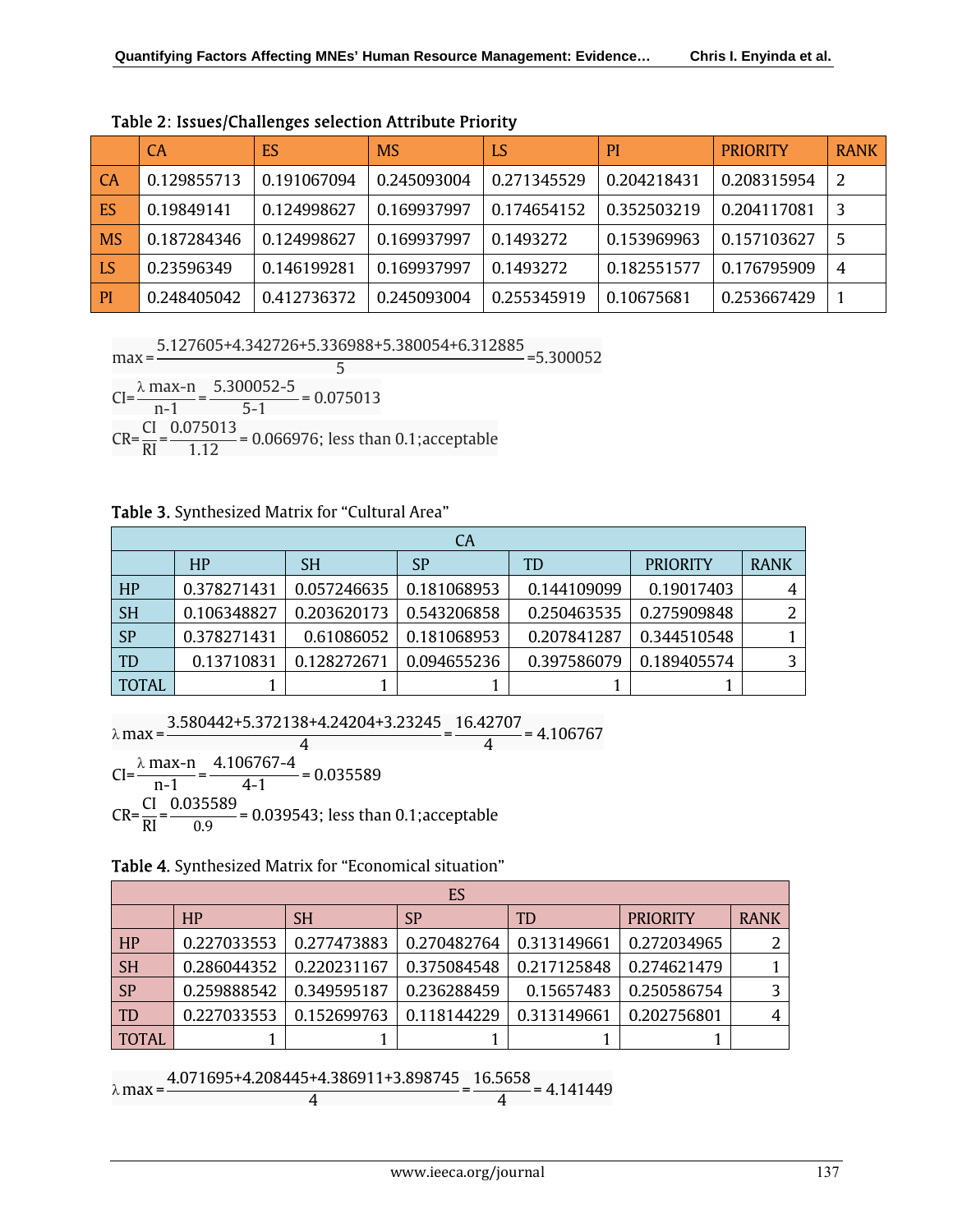$CI = \frac{\lambda \max - n}{n-1} = \frac{4.141449 - 4}{4 - 1} = 0.04715$  $CR = {CI \over RI} = {0.04715 \over 0.9} = 0.052389$ ; less than 0.1;acceptable

| <b>MS</b>     |             |             |             |             |                 |                |  |  |  |
|---------------|-------------|-------------|-------------|-------------|-----------------|----------------|--|--|--|
|               | HP          | <b>SH</b>   | SP          | <b>TD</b>   | <b>PRIORITY</b> | <b>RANK</b>    |  |  |  |
| HP            | 0.240741991 | 0.235967628 | 0.246692983 | 0.272681587 | 0.249021047     | $\overline{2}$ |  |  |  |
| $\mathsf{SH}$ | 0.215200117 | 0.263974376 | 0.195800351 | 0.238209307 | 0.228296038     | $\overline{4}$ |  |  |  |
| SP            | 0.240741991 | 0.209516601 | 0.246692983 | 0.272681587 | 0.242408291     | 3              |  |  |  |
| <b>TD</b>     | 0.303315902 | 0.290541395 | 0.310813683 | 0.216427519 | 0.280274625     |                |  |  |  |
| <b>TOTAL</b>  |             |             |             |             |                 |                |  |  |  |

Table 5. Synthesized Matrix for "Market Labor Situations"

 $λ$  max =  $\frac{4.211001+4.169054+4.231505+4.105649}{4} = \frac{16.71721}{4} = 4.179302$ 

 $CI = \frac{\lambda \max -n}{n-1} = \frac{4.179302 - 4}{4 - 1} = 0.059767$  $CR = \frac{CI}{RI} = \frac{0.059767}{0.9} = 0.066408$ ; less than 0.1;acceptable

Table 6. Synthesized Matrix for "Legislation System"

| LS           |             |             |             |             |                 |             |  |  |  |
|--------------|-------------|-------------|-------------|-------------|-----------------|-------------|--|--|--|
|              | HP          | <b>SH</b>   | SP          | TD          | <b>PRIORITY</b> | <b>RANK</b> |  |  |  |
| HP           | 0.389778643 | 0.040111184 | 0.10518932  | 0.198820967 | 0.183475029     |             |  |  |  |
| <b>SH</b>    | 0.056066694 | 0.278855091 | 0.249431459 | 0.286749454 | 0.217775674     | ς           |  |  |  |
| <b>SP</b>    | 0.16437602  | 0.278855091 | 0.249431459 | 0.315608612 | 0.252067796     |             |  |  |  |
| <b>TD</b>    | 0.389778643 | 0.402178634 | 0.395947761 | 0.198820967 | 0.346681501     |             |  |  |  |
| <b>TOTAL</b> |             |             |             |             |                 |             |  |  |  |

$$
\lambda \max = \frac{3.63964 + 4.574598 + 4.354148 + 3.589393}{4} = \frac{16.15778}{4} = 4.039445
$$

 $CI = \frac{\lambda \max -n}{n-1} = \frac{4.039445 - 4}{4 - 1} = 0.013148$  $CR = \frac{CI}{RI} = \frac{0.013148}{0.9} = 0.014609$  ; less than 0.1;acceptable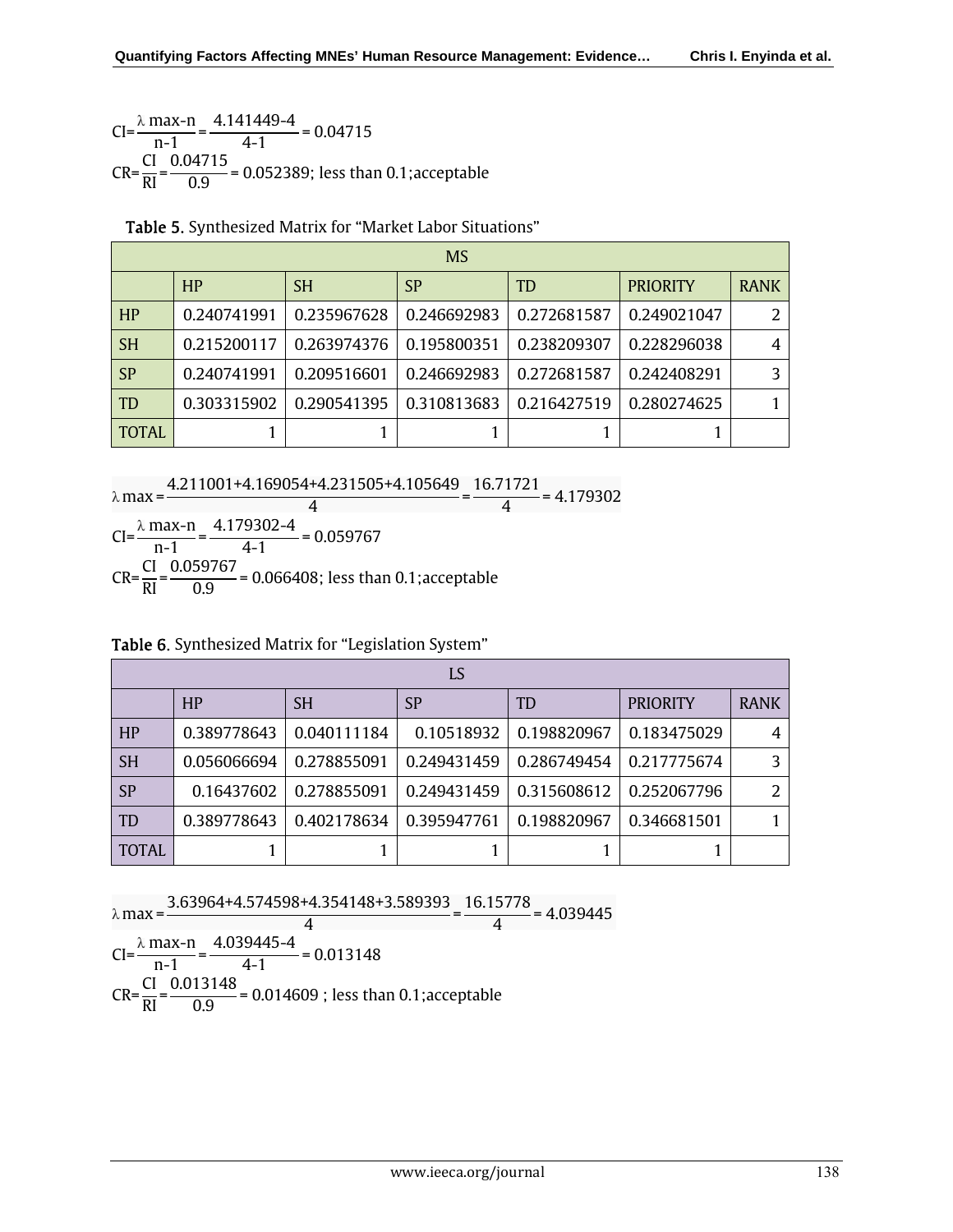|              | PI          |             |             |             |                 |             |  |  |  |  |
|--------------|-------------|-------------|-------------|-------------|-----------------|-------------|--|--|--|--|
|              | HP          | <b>SH</b>   | SP          | TD          | <b>PRIORITY</b> | <b>RANK</b> |  |  |  |  |
| HP           | 0.292064519 | 0.212667743 | 0.202412998 | 0.144432033 | 0.212894323     |             |  |  |  |  |
| <b>SH</b>    | 0.292064519 | 0.212667743 | 0.334176674 | 0.330666924 | 0.292393965     |             |  |  |  |  |
| <b>SP</b>    | 0.255141723 | 0.30671996  | 0.231705164 | 0.262450522 | 0.264004342     |             |  |  |  |  |
| <b>TD</b>    | 0.160729238 | 0.267944555 | 0.231705164 | 0.262450522 | 0.23070737      | 4           |  |  |  |  |
| <b>TOTAL</b> |             |             |             |             |                 |             |  |  |  |  |

Table 7. Synthesized Matrix for "Political Issues"

 $λ$  max =  $\frac{4.053092+4.024438+4.175678+4.248955}{4} = \frac{16.50216}{4} = 4.125541$ 

 $CI = \frac{\lambda \max -n}{n-1} = \frac{4.125541 - 4}{4 - 1} = 0.041847$  $CR = \frac{CI}{RI} = \frac{0.041847}{0.9} = 0.046497$ ; less than 0.1;acceptable

The synthesized matrices for all the five attributes are shown in Table 3 to Table 7. The CR is acceptable if it does not exceed 0.1. The judgment matrix is considered inconsistent and unacceptable if it is more than 0.10. Judgments should be reviewed and improved to obtain a consistent matrix. The overall priority is determined using equation the  $P(ai) =$ ΣkwkPk(ai). Table 8 was computed to find the most important International Human Resource

practices to solve the issues and challenges of managing HR in multinational organizations. Training and development has the highest mean weight of 0.244689306, followed by HR planning, staffing policies, and standardized HRM as shown in Table 8 below. Thus, we can conclude that training and development is the overall most important HR practice when managing Human Resources in Multinational companies.

|           | <b>CA</b>   | ES          | <b>MS</b>   | LS          | PI           |                 |             |
|-----------|-------------|-------------|-------------|-------------|--------------|-----------------|-------------|
|           | 0.208315954 | 0.204117081 | 0.157103627 | 0.176795909 | 0.253667429  | <b>PRIORITY</b> | <b>RANK</b> |
| HP        | 0.19017403  | 0.272034965 | 0.249021047 | 0.183475029 | 0.212894323  | 0.220707367     |             |
| <b>SH</b> | 0.27590948  | 0.274621479 | 0.228296038 | 0.217775674 | 0.292393965  | 0.26207009      | 4           |
| <b>SP</b> | 0.344510548 | 0.250586754 | 0.242408291 | 0.252067796 | 0.264004342  | 0.27253316      | 3           |
| <b>TD</b> | 0.189405574 | 0.202756801 | 0.280274625 | 0.346681501 | 0.23070737   | 0.244689306     |             |
|           |             |             |             |             | <b>TOTAL</b> |                 |             |

Table 8. Attribute priorities used in the ranking model

# **CONCLUSION**

Although globalization unites different characteristics in the world, different countries still adopt some differences in their business activities management and more precisely in managing HR (Brewster, Sparrow, & Harris, 2005; Ferner, 1997). The mergers and acquisitions of emerging economies in developed markets reveals that there is a greater need to understand the how MNCs of emerging economies diffuse and coordinate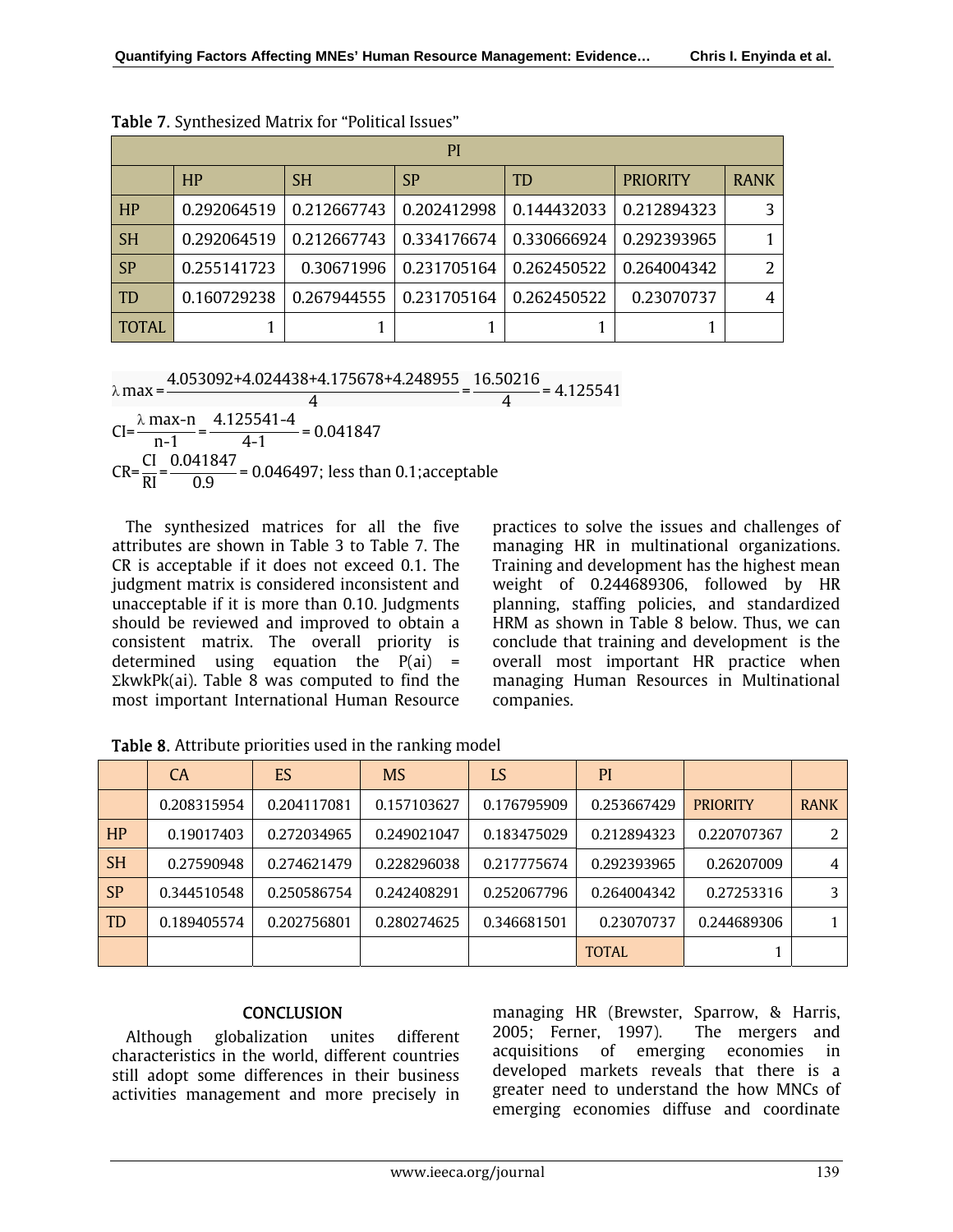their managerial practices. Research made on IHRM has mainly focused on western thinking rather than cross-pollination (Wright, Snell, & Dyer, 2005).

Simply, multinationals strive to have a balance between growing globally and responding locally by adopting rules and practices on their international human resources. Factors such as country of origin, local and dominance influence the IHRM approaches operated by a multinational. Also, internal organizational factors such as related HRM capabilities, links and relationships within them as well as the way they are involved affect the type of approach of IHRM and what policies and practices are implemented (Chung et al., 2012). However, not all HRM practices are adapted similarly, some are more pressured to adapt to the local environment, whereas other are subject to internal stability.

The proposed AHP system can be used to support multinational companies to determine the attributes and the issues/challenges of managing their HR internationally and what are the best HR practices to solve these issues. This paper demonstrates how the AHP system can be used to support the decision in managing HR in MNCs and extends the collection of current body literature on the application of AHP algorithm in the HR department.

# **REFERENCES**

- Analoui, F. (1999): Effective Human Resource Development: A Challenge for Devel- oping Countries. Aldershot: Ashgate Publishing.
- Brewster, C. and Scullion, H. (1997). A review and agenda for expatriate HRM. Human Resource Management Journal, 7(3), 32–41.
- Brewster, C. et al. (1997): Integration and Assignment: a Paradox in Human Resource Management. Journal of International Management, 3 (1), pp. 1 – 23.
- Brewster, C., Sparrow, P., Vernon, G., & Houldsworth, E. (n.d.). International Human Resource Management Brewster. Retrieved November 1, 2016.
- Chang, E., & Taylor, S. M. (1999). Control in multinational corporations (MNCs): The case of Korean manufacturing subsidiaries. Journal of Management. 25(4): 541.
- Chang, Y. Y., Mellahi, K., & Wilkinson, A. (2009a). Control of subsidiaries of MNCs from emerging economies: The case of Taiwanese MNCs in the UK. The International Journal of Human Resource Management. 20(1): 75- 95.
- Chang, Y. Y., Mellahi, K., & Wilkinson, A. (2009b). Tensions Arising from Process of Transferring HRM Practices Across Borders: The case of Taiwanese MNCs in the UK In K. Ibeh & S. Daviess (Eds.), Contemporary Challenges in International Business (pp.68- 79). Basingstoke: Palgrave Macmillan.
- Chang, E., & Taylor, S. M. (1999). Control in multinational corporations (MNCs): The case of Korean manufacturing subsidiaries. Journal of Management. 25(4): 541.
- Chang, Y. Y., Wilkinson, A., & Mellahi, K. (2007). HRM strategies and MNCs from emerging economies in the UK. European Business Review. 19(5): 404-419.
- Chung, C., & Furusawa, M. (2015). The HRM of Foreign MNCs Operating in Europe. Retrieved October 26, 2016.
- Cherrington, D. (1983): Personnel Management. Dubuque, Iowa.
- Chew, I., & Zhu, W. (2002). Factors influencing Singapore managers' career aspiration in international assignments. Career Development International. 7(2): 96.
- Chung, C., Bozkurt, O., and Sparrow, P. (2012) 'Managing the duality of IHRM: Unravelling the strategy and perceptions of key actors in South Korean MNCs', The International Journal of Human Resource Management, 23, 11: 2333-53.
- Collings, D., Morley, M., Turner, T., & Wallace, J. (2007). Human Resource Practices in Multinational Companies in Ireland: A Large Scale Survey. Retrieved November 1, 2016.
- Collings, D., Morley, M. and Gunnigle, P. (2008) 'Composing the top management team in the international subsidiary: Qualitative evidence on international staffing in US MNCs in the Republic of Ireland', Journal of World Business, 43, 2:197–212.
- Contractor, F. J., Kumar, V., & Kundu, S. K. (2007). Nature of the relationship between international expansion and performance: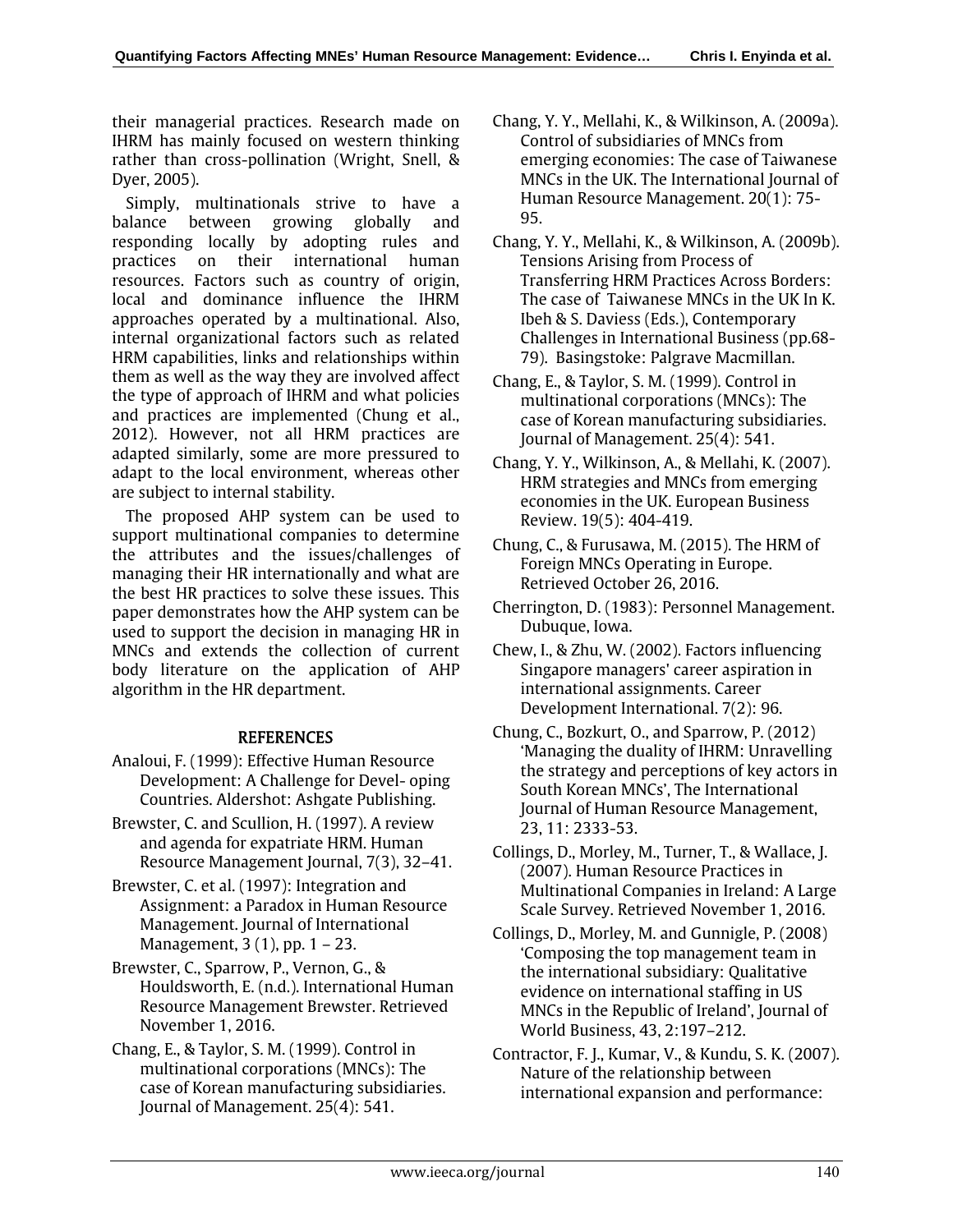The case of emerging market firms. Journal of World Business. 42: 401-417.

Cox, A. (2014). Human resource management in multinational companies. Retrieved November 1, 2016.

Evans, P., Pucik, V., and Björkman, I. (2011) The Global Challenge: International Human Resource Management, Second Edition, New York: McGraw Hill-Irwin.

Dowling, P.J., Welch, D.E. and Schuler, R.S. (1999). International Dimensions of Human Resource Management, 3rd edition. Cincinnati: SouthWestern College Publishing

Engardio, P., Arndt, M., & Geri, S. (2006). Emerging Giants. Business Week, New York, 40, July, 31.

Farndale, E., & Paauwe, J. (2005, March 3). The Role of Corporate HR Functions In Multinational ... Retrieved November 1, 2016.

Ferner, A. 1997. Country of origin effects and HRM in multinational companies. Human Resource Management Journal, 7(1): 19-37.

Ferner, A., Almond, P., Clark, I., Colling, T., Edwards, T., Holden, L., and Muller-Camen, M. (2004) 'Dynamics of central control and subsidiary autonomy in the management of human resources: Case-study evidence from US MNCs in the UK', Organization Studies, 25, 3:363-391.

Ferner, A., Almond, P., & Colling, T. (2005). Institutional theory and the cross-national transfer of employment policy: the case of 'workforce diversity' in US multinationals. Journal of International Business Studies. 36(3): 304-325.

Ferner, A. (2009). HRM in Multinational Companies In A. Wilkinson, N.Bacon, T. Redman & S. Snells (Eds.), The Sage Handbook of Human Resource Management (pp.539-558). Thousand Oaks, CA: Sage.

Glover, L., & Wilkinson, A. (2007). Worlds colliding: the translation of modern management practices within a UK based subsidiary of a Korean-owned MNC.

Gooderham, P. N., Nordhaug, O., & Ringdal, K. (1999). Institutional determinants of organizational practices: Human resource management in European firms. Administrative Science Quarterly. 44: 507- 531.

Guest, D. and Conway, N. (2001) Public and Private Perceptions of the Psychological Contract. London. CIPD.

Gullien, & Garcia –Canal, E. (2009). The American model of The multinational firm and the new multinationals from emerging economies. Academy of management perspectives. 23(2): 23-35.

Gustaffson, L. (1990): Promoting Flexibility through Pay Policies – Experiences from the Swedish National Administration. Flexible Personnel Management in the Public Services. Paris: OECD.

Harzing, A. W. (2001) 'Who's in charge? An empirical study of executive staffing practices in foreign subsidiaries', Human Resource Management, 40, 2: 139-158.

Harzing, AW & Sorge, A M, (2003), 'The relative impact of country-of-origin and universal contingencies on internationalization strategies and corporate control in multinational enterprises: World-wide and European perspectives', Organisation Studies, vol. 24, no. 2, pp. 187-214.

Hendry, C. (1994): Human Resource Strategies for International Growth. London: Routledge.

Hentze, J. (1989): Personalwirtschaftslehre. Bern.

Hilb, M. (2000): Transnationales Management der Human-Ressourcen. Berlin: Luchterhand.

Hofstede, G. (1984). Culture's Consequences: International Differences in Work-Related Values. Beverly Hills, CA Sage Publications.

Hofstede, G. (1988): Cultures and Consequences – International Differences in Work Related Values. Beverly Hills.

Hofstede, G. (1991): Cultures and Organizations: Software of the Mind. London: McGraw-Hill

Hofstede, G. (2007). Asian management in the 21st century. Asia Pacific Journal of Management. 24(4): 411-420.

House, R. et al. (1998): The Global Leadership and Organizational Behavior Effectiveness Research Program. Philadelphia.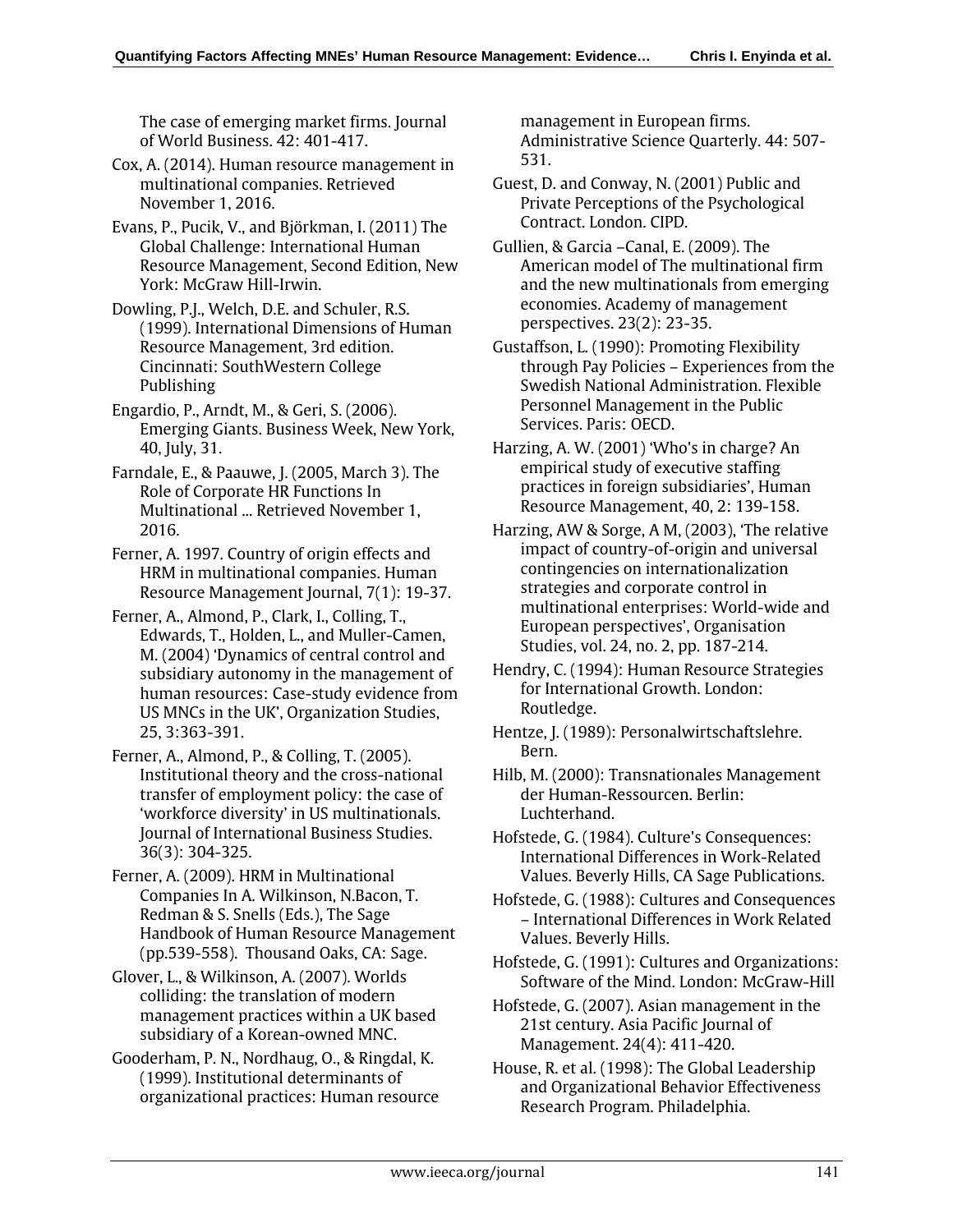Hussain, A., & Jian, C. (1999). Changes in China's industrial landscape and their implications. International Studies of Management & Organization. 29(3): 5-20

Kopp, R. (1994) 'International human resource policies and practices in Japanese, European, and United States multinationals', Human Resource Management, 33, 4: 581-599.

Kammel, A. and Teichelmann, D. (1994): Internationaler Personaleinsatz. München.

Lall, S. (1983). The new multinationals: The spread of third world enterprises. Chichester: Wiley.

Larsen, H. / Brewster, C. (2000): Human Resource Management in Northern Europe. Trends, Dilemmas and Strategies. In: Brewster, C. / Larsen, H. (eds.) (2000): Human Resource Management in Northern Europe. Trends, Dilemmas and Strategy. Black- well,  $pp. 1 - 23$ .

 Laurent, A. (1986): The Cross-Cultural Puzzle of International Human Resource Management. in: Human Resource Management, 25 (1), pp.91 – 102.

Lawrence, P.R. and Lorsch, J.W. (1967). Organization and Environment. Cambridge, MA: Harvard University Press.

Legge, K. (1989): Human Resource Management: a Critical Analysis. In: Storey, J. (Ed.): New Perspectives on Human Resource Management. London: Routledge.

Mendenhall, M., Kuhlmann, T.M., Stahl, G.K. and Osland, J.S. (2002). Employee development and expatriate assignments. In Gannon, M. and Newman, K. (eds) Handbook in Crosscultural Management. London: Blackwell

Miller, P. (1989): Strategic HRM: what it is and what it isn't. Personnel Management, Feb., pp. 46 – 51.

Nitsche, S., Hilb, M., & Brewster, C. (n.d.). Human Resource Management of Multinational Organisations ... Retrieved November 1, 2016.

Ngo, H.-Y., Turban, D., Lau, C.-M., & Lui, S.-Y. (1998). Human resource practices and firm performance of multinational corporations: influences of country of origin. The International Journal of Human Resource Management. 9(4): 632-652.

Noble, C. (1997). International comparisons of training policies. Human Resource Management Journal, 7(1), 5–18.

Ohmae, K. (1990). The borderless world: Power & strategy in the interlinked economy. London: Collins.

Peterson, R.B., Napier, N. and Shim, W.S. (1996). Expatriate management: the differential role of national multinational corporation ownership. The International Executive, 38(4), 543–562.

Pieper, R. (1990): Managementtraining in Osteuropa. Wiesbaden.

Pucik, V. and Katz, J.H. (1986). Information, control human resource management in multinational firms. Human Resource Management, 25, 121–32.

Punnett, B.J. and Ricks, D.A. (1992). International Business. Boston: PWS Kent.

Purcell, J. (1988): The Structure and Function of Personnel Management. Beyond the workplace. Managing Industrial Relations in the Multi-Establishment Enterprise. Oxford.

Purcel, J. (1989): The Impact of Corporate Strategy on Human Resource Management. In:

Purcell, J. (2001): The Meaning of Strategy in Human Resource Management: A Criti- cal Text. In: Storey, J. (ed.) (2001): Human Resource Management. London: Thomson Learning.

Rose, R. C., & Kumar, N. (2007). The transfer of Japanese-style HRM to subsidiaries abroad. Cross Cultural Management. 14(3): 240-253.

Rosenzweig, J & Nohria, N 1994, 'Influences on human resource management practices in multinational corporations', Journal of International Business Studies, Second quarter, pp. 229-251.

Rosenzweig, P.M. (2006) 'The dual logics behind international human resource management: pressures for global integration and local responsiveness', in G.K. Stahl and I. Björkman (eds.), Handbook of Research in International Human Resource Management, pp. 36–48, Cheltenham: Edward Elgar

Sergio,R and Rylova, M. (2018) .Employee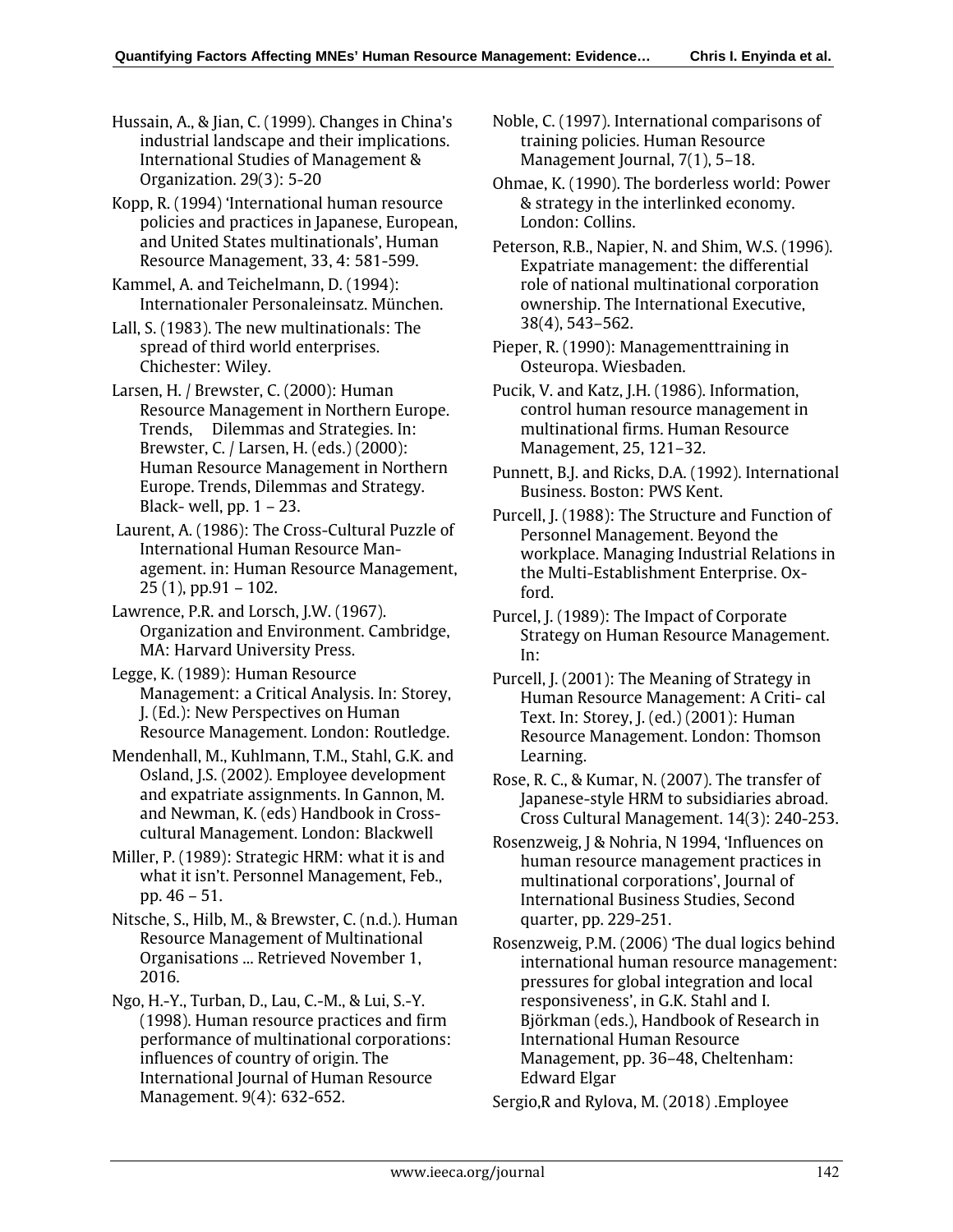Engagement and Empowerment as Gateway Towards Retention:The Case of Volkswagen Group, Journal of Eastern European and Central Asian Research, 5(2),pp.120-127.

Schein, E. (1985): Organizational Culture and Leadership: A Dynamic View. San Francisco.

Scherm, E. (1999): Internationales Personalmanagement. München: R. Oldenbourg Verlag.

Schuler, R. S., Dowling, P. J., & DeCieri, H. (1993). An integrative framework of strategic international human resource management. Journal of Management, 19: 419-460.

Schuler, R.S. and Rogovsky, N. (1998). Understanding compensation practice variations across firms: the impact of national culture. Journal of International Business Studies, 29, 159–177.

Schuler, R. S., Budhwar, P. S., & Florkowski, G. W. (2002). International human resource management: review and critique. IJMR,  $4(1)$ .

Scullion, H. and Brewster, C. (2002) 'The management of expatriates: messages from Europe?', Journal of World Business, 36, 4:346-365.

Sherman et al. (1996): Managing Human Resources. Cincinati.

Sisson, J. / Storey, J. (2000): The Realities of Human Resource Management. Buckingham: Open University Press.

Storey, J. (ed.) (1989): New Perspectives On Human Resource Management. Lon- don: Routledge.

Storey, J. (ed.) (1995): Human Resource Management: A Critical Text. London: Routledge.

Storey, J. (ed.) (2001b): Human Resource Management: A Critical Text. London: Thomson Learning.

Smith, C., & Meiskins, P. (1995). System, Society and Dominance Effects in Cross-National Organisational Analysis. Work, Employment and Society. 9(2): 241-308.

Tayeb, M (1998), 'Transfer of HRM practices across cultures: an American company in Scotland', The International Journal of Human Resource Management, vol. 9, no. 2, pp. 332-358.

Taylor, S, S Beechler, and N Napier. 1996. Toward an integrative model of strategic international human resource management. Academy of Management Review 21, no. 4: 959-85.

Thite, M. (2004). Managing People in the New Economy: Targeted HR Practices that Persuade People to Unlock their Knowledge Power. New Delhi ; Thousand Oaks, Calif: Response Books.

Thite, M., Wilkinson, A., & Shah, D. (n.d.). Internationalization & HRM Strategies across

Subsidiaries in Multinational Corporations from Emerging Economies- A Conceptual Framework. Retrieved November 1, 2016.

Tiwari, N. (2013). Managing Human Resources in International Organizations. Retrieved November 1, 2016.

Torrington, D. / Hall, L. (1995): Personnel Management: HRM in Action. London: Prentice Hall.

Trompenaars, F. (1993): Riding the Waves of Culture. London: Economist Books.

Tung, R.L. (1982). Selection and training procedures of US, European, and Japanese multinationals. California Management Review, 25, 57–71.

Tyson, S. (1987): The Management of Personnel Function. Journal of Management Studies, 24, Sept., pp. 523 – 532.

Tyson, S. (2002): The Changing Nature of Human Resource Management. In: Analoui, F. (ed.) (2002): The changing patterns of human resource management. Aldershot: Ashgate Publishing, pp. 1 – 12.

Wells, L. T. (1983). Third world multinationals: The rise of foreign investment from developing countries. Cambridge, MA: The MIT Press.

Wong, N. (2000). Mark your calendar! Important tasks for international HR workforce. Costa Mesa, 79(4), 72–74.

Wright, P. M., Snell, S. A., & Dyer, L. (2005). New models of strategic HRM in global context. The International Journal of Human Resource Management. 16(6): 875-881.